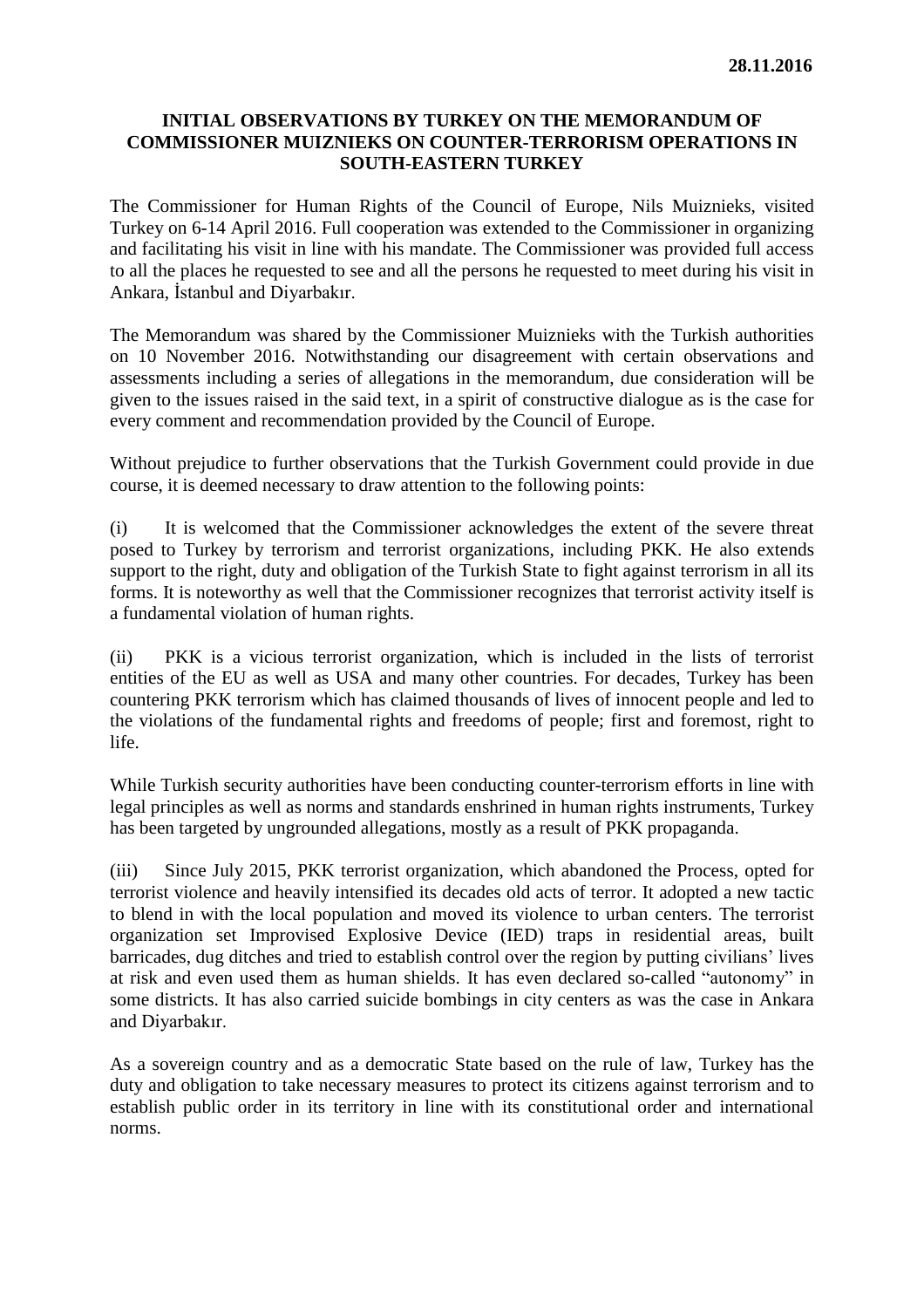In the course of this terrorist campaign since July 2015 (as of 28 November 2016), 799 security personnel and 323 civilians were murdered; 4,428 security personnel and 2,040 civilians wounded; 231 civilians kidnapped by the PKK. PKK terrorism has prevented people living in the region from accessing health services and enjoying their basic right to education. It has targeted public facilities, including schools, hospitals, ambulances, infrastructure such as dams as well as private business establishments. As from 20 July 2015, PKK attacked 247 public facilities, 6 dams, 231 private business establishments, 19 ambulances and 1,643 vehicles. It has used heavy weaponry. 3,355 grenades, 261 rocket launchers, 4,767 Molotov cocktails and 7,048 IED's have been captured only since that date.

(iv) In spite of the severity of the threat, Turkey had not resorted to the right of derogation under the European Convention on Human Rights and conducted its fight against PKK terrorism without deviating from any of its negative or positive obligations under the Convention, prior to the terrorist coup attempt on 15 July 2016.

In order to protect its people from PKK terrorism, within the limits of rule of law and in full observance of its laws and international obligations, Turkey has effectively carried out counter-terrorism operations. The measures Turkey has taken within the framework of counter-terrorism operations are necessary and proportionate to the legitimate aim of protecting its people from unlawful terrorist violence by PKK terrorism.

(v) During the counter-terrorism operations against PKK, in order to avoid harm to the civilian population, curfews have been imposed in a number of provinces and districts as a temporary measure, declared as necessary only for a limited period of time. Curfews are continuously reviewed and lifted when necessary according to the circumstances. The imposition of this measure has considerably been narrowed down, as the progress in counterterrorism operations has been advanced.

During curfews, rapid and safe evacuation of the people who wished to leave the region before the operations was ensured by the Turkish authorities. Necessary measures have been taken to meet the basic needs of the people and to provide health services in an uninterrupted way. 155 "Police Emergency Line" is operational to call ambulance or ask for food. Distribution of packages of daily needs as well as electricity and water services have been provided without interruption despite the shooting and shelling of PKK terrorists hiding in the buildings.

(vi) While measures were taken in response to these pressing circumstances, due consideration has been given to the principles of necessity in a democratic society and proportionality. Acting within the limits of its margin of appreciation, Turkish authorities imposed curfews as the most appropriate measure to protect civilians from being targeted as well as being used as human shields by the terrorist organization; separating civilians from terrorists during the course of security operations; and avoiding harm to civilians while clearing booby-trapped trenches and barricades.

In compliance with the principle of proportionality, curfews are imposed not in city centers and districts where the operations were carried out, but only in areas where the city structures of PKK conducted its terrorist activities, built barricades, dug ditches that led to the serious violation of fundamental rights and freedoms of people.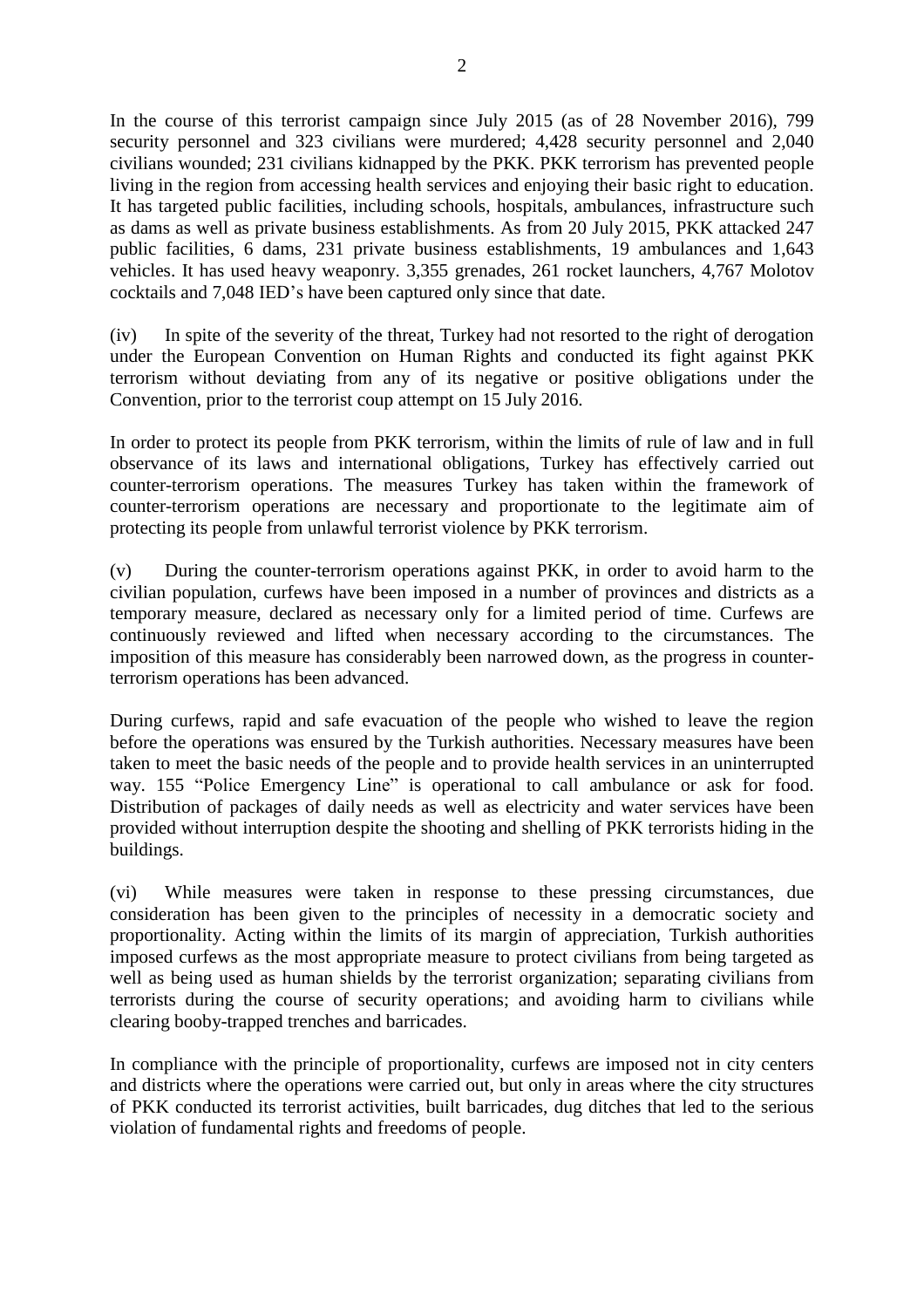(vii) As to the legal basis of the measure of "curfews", it is provided under Turkish legal system - in the Articles 11 and 32 of the Provincial Administration Law No 5442. Curfews are imposed on the basis of the authority granted with these provisions to governors and district-governors to take necessary measures to prevent the commission of crimes and to protect public order and security. Therefore, it is considered that the measure of curfews enjoys the required legal basis in Turkish national law and it meets the quality of law requirements, namely, accessibility and foreseeability. As a matter of fact, there is no decision rendered by either a domestic court or the European Court of Human Rights indicating otherwise. The applications requesting interim measure for lifting curfews were rejected by the European Court of Human Rights as well as by the Turkish Constitutional Court.

On the other hand, as to the interim measures indicated by the European Court of Human Rights in a few cases concerning persons in need of medical care, Turkish authorities immediately put them in process.

(viii) With respect to the measures taken within the framework of counter-terrorism operations, including curfews, legal remedies are available under Turkish legal system, including individual application to the Turkish Constitutional Court. The supervision of the European Court of Human Rights continues as usual.

Moreover, persons who have suffered damage due to terrorist acts or counter-terrorism operations are provided with adequate redress by the Turkish State. Persons who are victims of terrorism are compensated for their losses due to terrorist acts conducted by PKK or operations by security forces to remove barricades and close ditches set up by terrorists as per the "Law on Compensation for Losses resulting from Terrorism and the Fight against Terrorism No. 5233".

Turkey also remains resolved to continue giving priority to the economic development of the region, as recently announced by the Government to mobilize funds for the cities affected by PKK terrorism.

(ix) The Commissioner, as a non-judicial organ of the Council of Europe, reached in his Memorandum such clear-cut conclusions as to the veracity of the allegations of human rights violations and presented them in such a manner like a judicial body in place of the Turkish judiciary and European Court of Human Rights. It is important to avoid statements which might be amounting to interference in the functioning of the independent judiciary and the sanctity of the courts.

(x) It is also unfortunate that the Memorandum referred to such deplorable words as "collective punishment" and "extra-judicial killings". These allegations are categorically rejected. It was actually clearly explained to the Commissioner during his visit to Turkey that Turkish legal system provides sufficient safeguards against any human rights violations and allegations, including impunity are duly investigated. It is disappointing, however, that the Commissioner has still included these baseless and unacceptable allegations in his memorandum.

(xi) It should also be underlined that PKK is not the only terrorist organization that Turkey is fighting against in the region. Turkey's law-enforcement authorities are also countering DAESH terrorist organization which claimed the lives of hundreds of people in its attacks against Turkey.